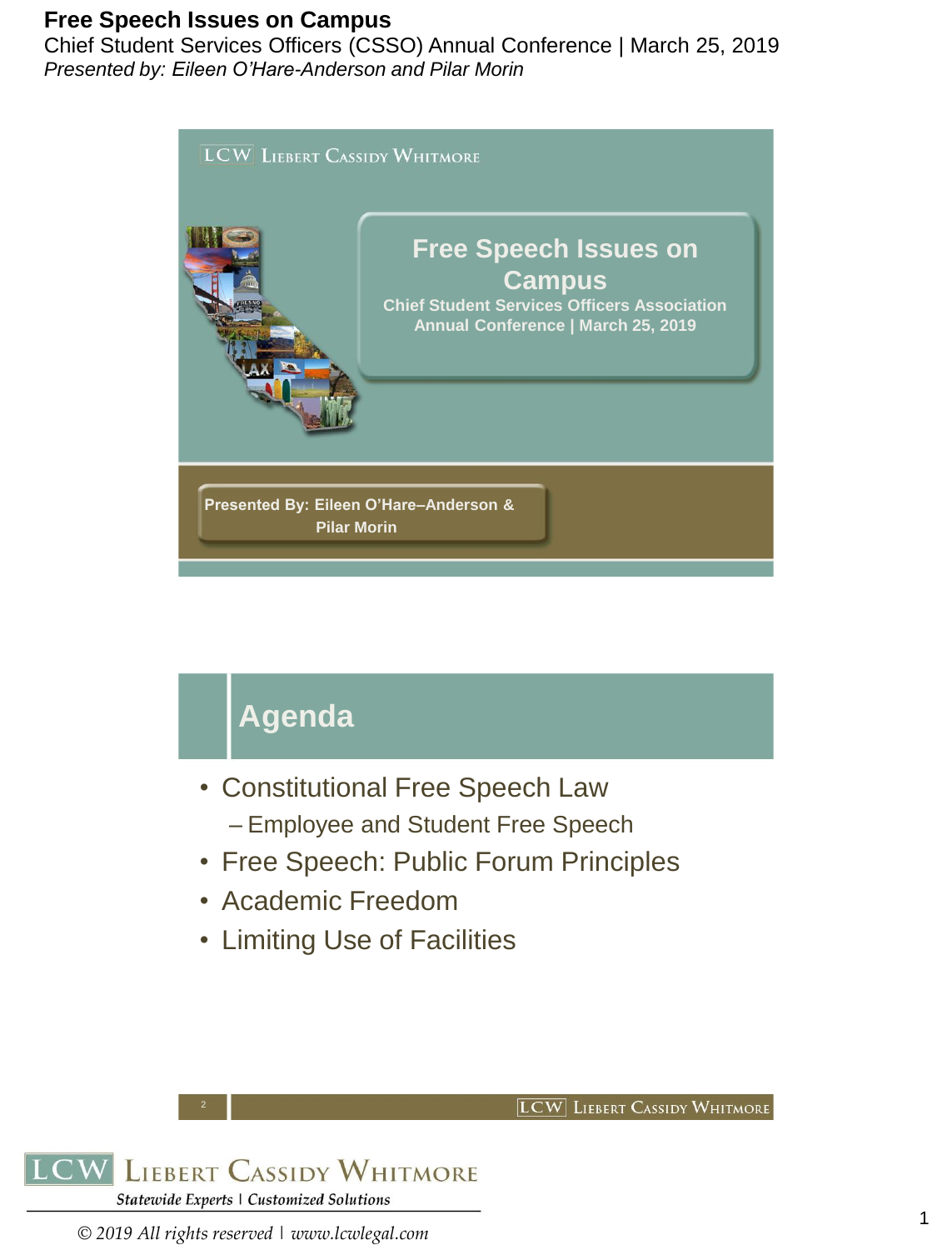3

Chief Student Services Officers (CSSO) Annual Conference | March 25, 2019 *Presented by: Eileen O'Hare-Anderson and Pilar Morin*

**Constitutional Free Speech**

• "Congress shall make no law . . . abridging the freedom of speech, or of the press . . . ."

– *U.S. Constitution, First Amendment*



### **Constitutional Free Speech**

• "Every person may freely speak, write and publish his or her sentiments on all subjects, being responsible for the abuse of this right. A law may not restrain or abridge liberty of speech or press."

– *California Constitution, art. I, section 2.*

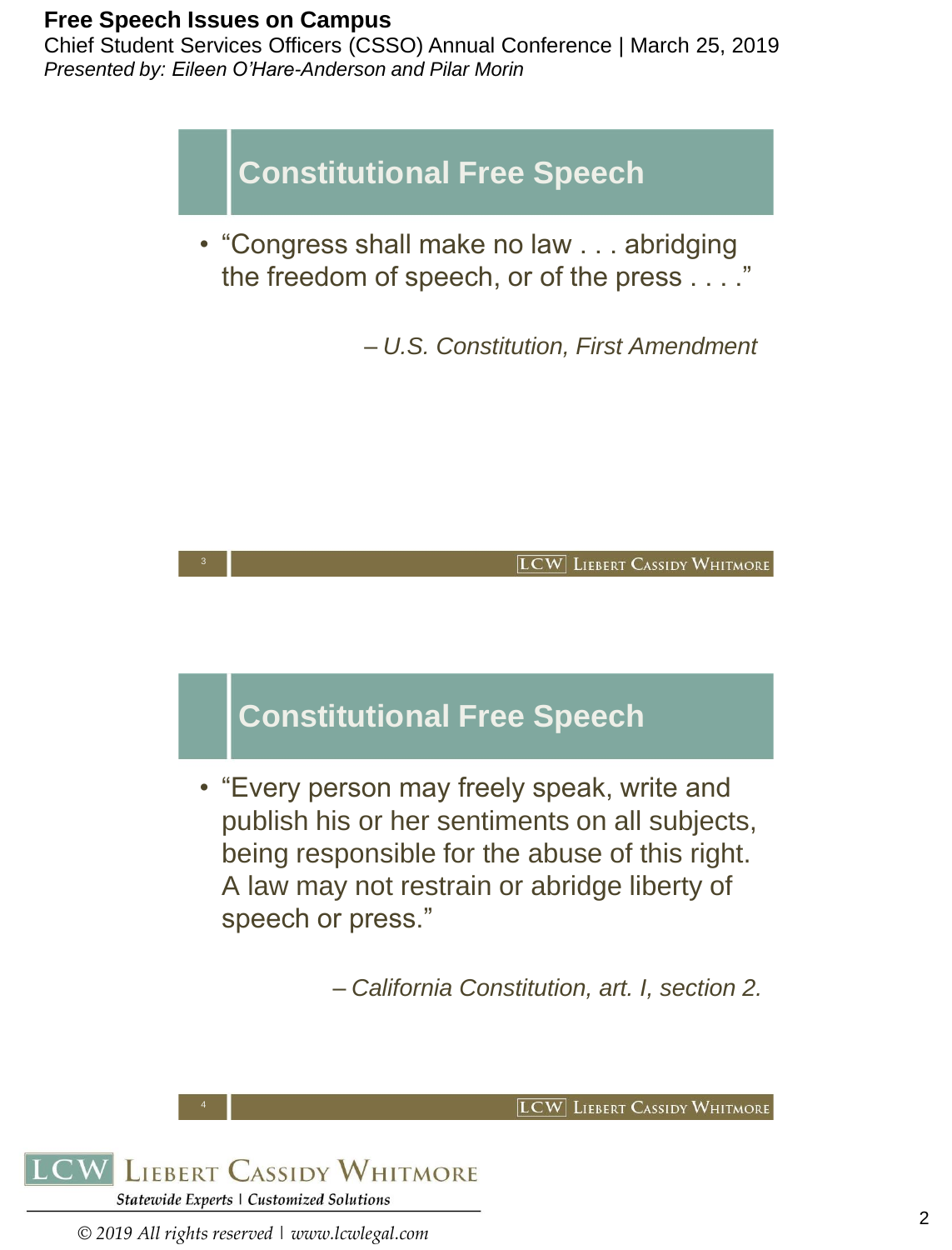Chief Student Services Officers (CSSO) Annual Conference | March 25, 2019 *Presented by: Eileen O'Hare-Anderson and Pilar Morin*



- Certain speech is not protected
	- "Substantially disrupts" college/university operations; or
	- Speech that is not protected by the First Amendment.
		- Defamation
		- "Fighting words" ("where such advocacy is directed to inciting or producing imminent lawless action and is likely to incite or produce such action")
		- "True threats" ("a statement that a reasonable recipient would have interpreted as a serious expression of an intent to harm or cause injury to another").
		- Unlawful harassment/discrimination.
		- **Obscenity**

**LCW** LIEBERT CASSIDY WHITMORE

**LCW** LIEBERT CASSIDY WHITMORE

### **DOES NOT Include Right to:**

- Incite actions that would harm others (e.g., "[S]hout[ing] 'fire' in a crowded theater.");
- Make or distribute obscene materials; and
- Burn draft cards as an anti-war protest.

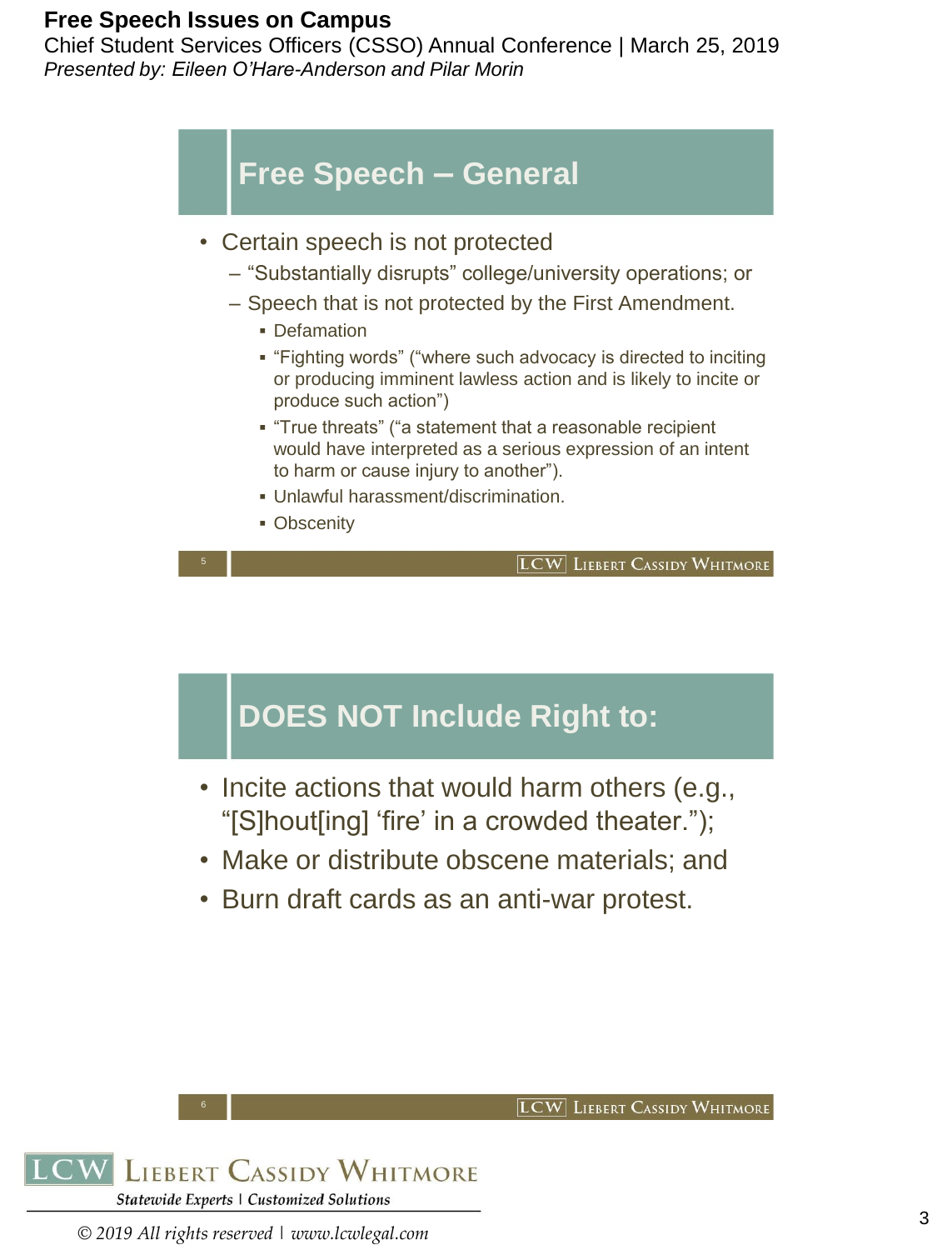7

Chief Student Services Officers (CSSO) Annual Conference | March 25, 2019 *Presented by: Eileen O'Hare-Anderson and Pilar Morin*

#### **(Protected) DOES Include Right to:**

- 1. Not speak;
- 2. Of students to wear black armbands to protest a war;
- 3. To use certain offensive words and phrases to convey political messages;
- 4. To use certain offensive words and phrases to convey political messages;
- 5. To advertise commercial products and professional services (with some restrictions); and
- 6. To engage in symbolic speech (e.g. burning the flag in protest).

[LCW] LIEBERT CASSIDY WHITMORE

**LCW** LIEBERT CASSIDY WHITMORE

# **Free Speech: Public Forum Principles**

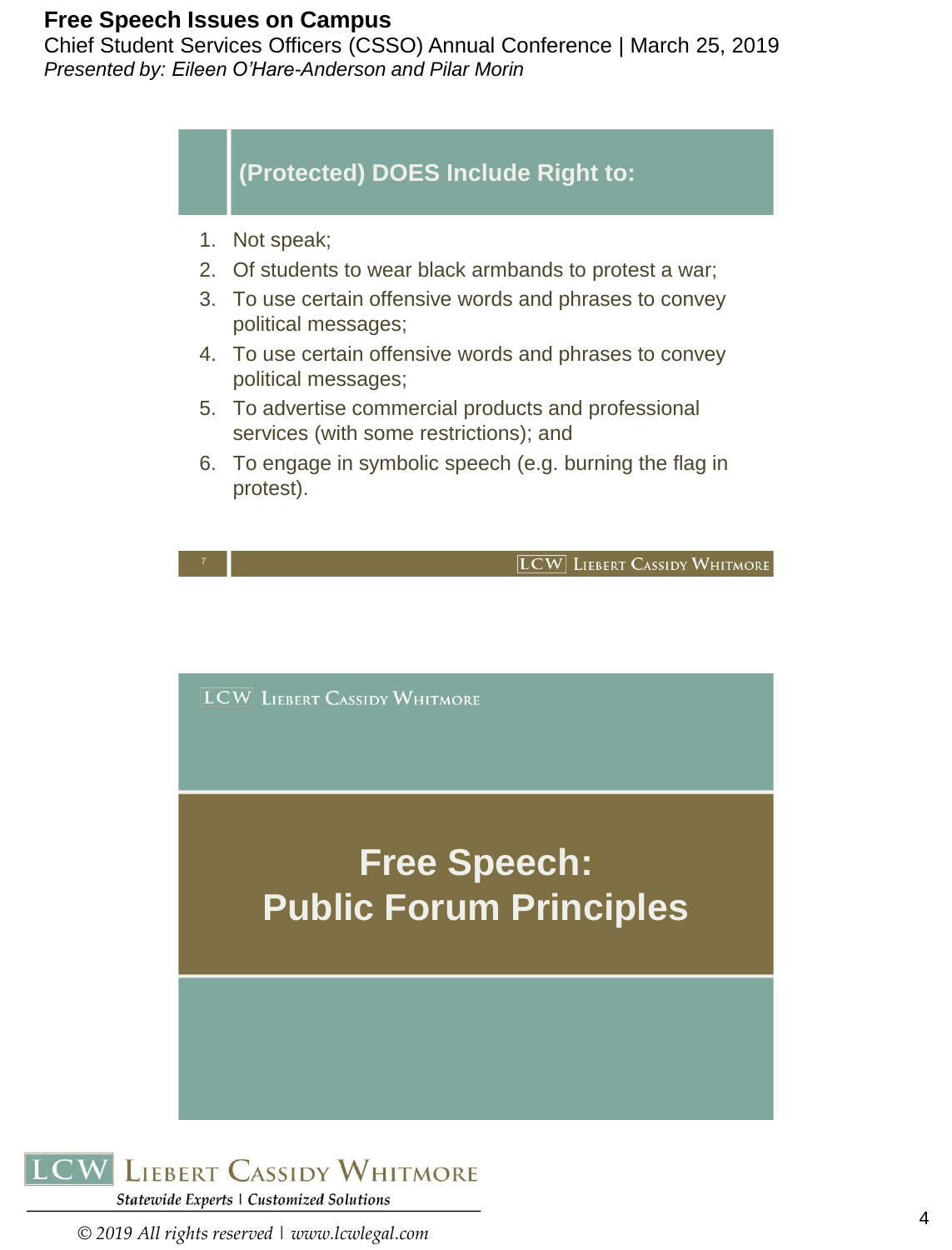Chief Student Services Officers (CSSO) Annual Conference | March 25, 2019 *Presented by: Eileen O'Hare-Anderson and Pilar Morin*

### **On-Campus Speech**

- A community college campus does not consist of a single forum, but rather can be "subdivided" into four different types of forums:
	- Traditional public forum
	- Designated public forum
	- Limited public forum
	- Non-public forum

**LCW** LIEBERT CASSIDY WHITMORE

**LCW** LIEBERT CASSIDY WHITMORE

### **Free Speech – General**

- What type of public forum is at issue:
	- Traditional
		- **E** Sidewalks, streets, student union areas, and parks
	- Designated
		- Opened up for any speech
	- Limited
		- Only certain groups or topics
	- Non-public forum
		- **EXEDENT Administrator and faculty offices and college electronic** billboard, letterhead, internal mail systems

```
LCW LIEBERT CASSIDY WHITMORE
Statewide Experts | Customized Solutions
```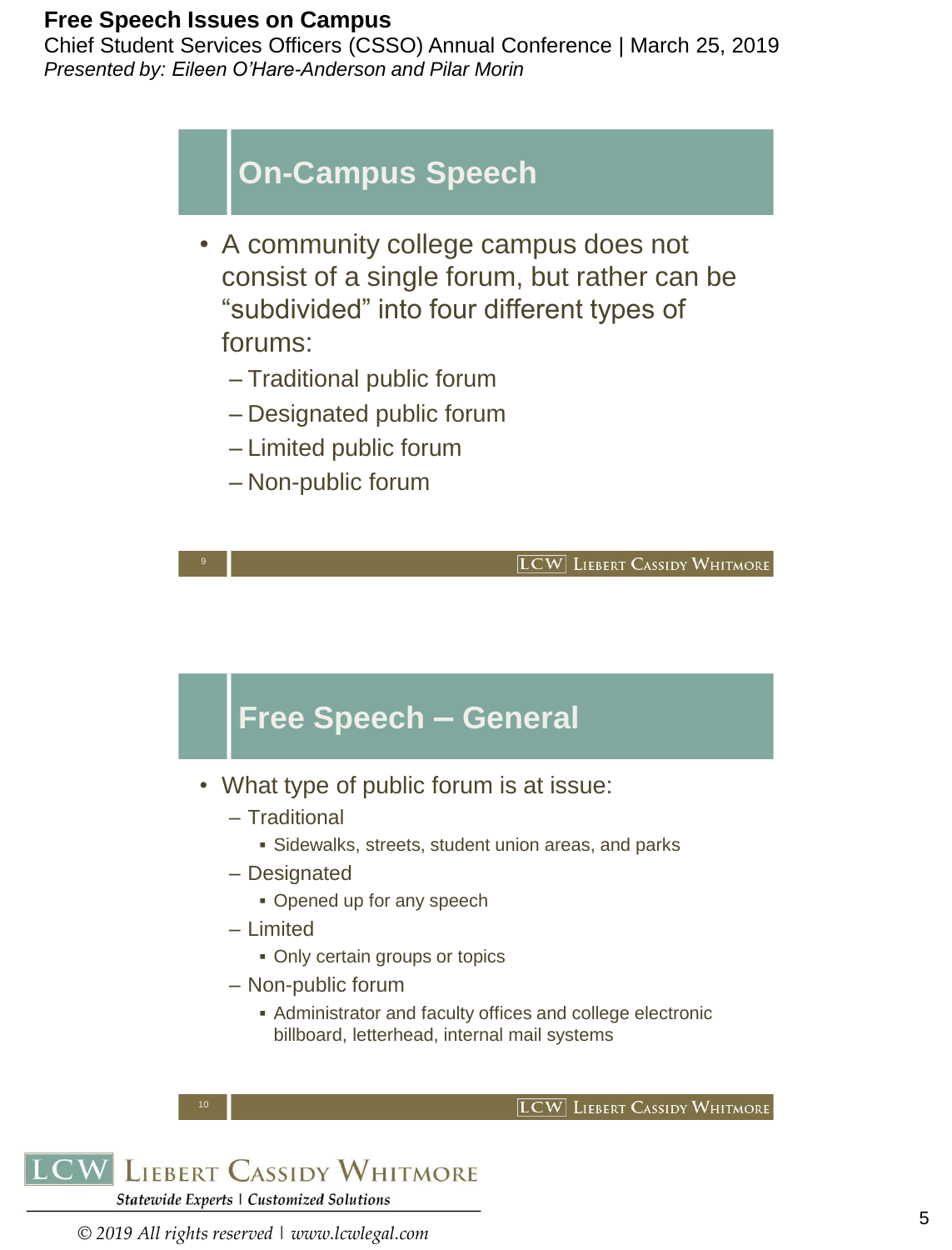Chief Student Services Officers (CSSO) Annual Conference | March 25, 2019 *Presented by: Eileen O'Hare-Anderson and Pilar Morin*

### **Free Speech – General**

- Traditional and Designated public forums
	- Restrictions on content must have
		- Compelling interest
		- **Be narrowly tailored**
- Non-Public and Limited public forums
	- Reasonable
	- Viewpoint-neutral

11

**LCW** LIEBERT CASSIDY WHITMORE

## **Forum Analysis – College Campus**

- Generally courts find:
	- Free speech zones = Designated Public
	- Offices, classrooms = Non-Public
	- Other areas = Limited Public or Non-Public
	- ➢College policy can specify all areas as nonpublic forum, except free speech zones
	- ➢Caution: subject to challenge; courts can disagree with college's designations



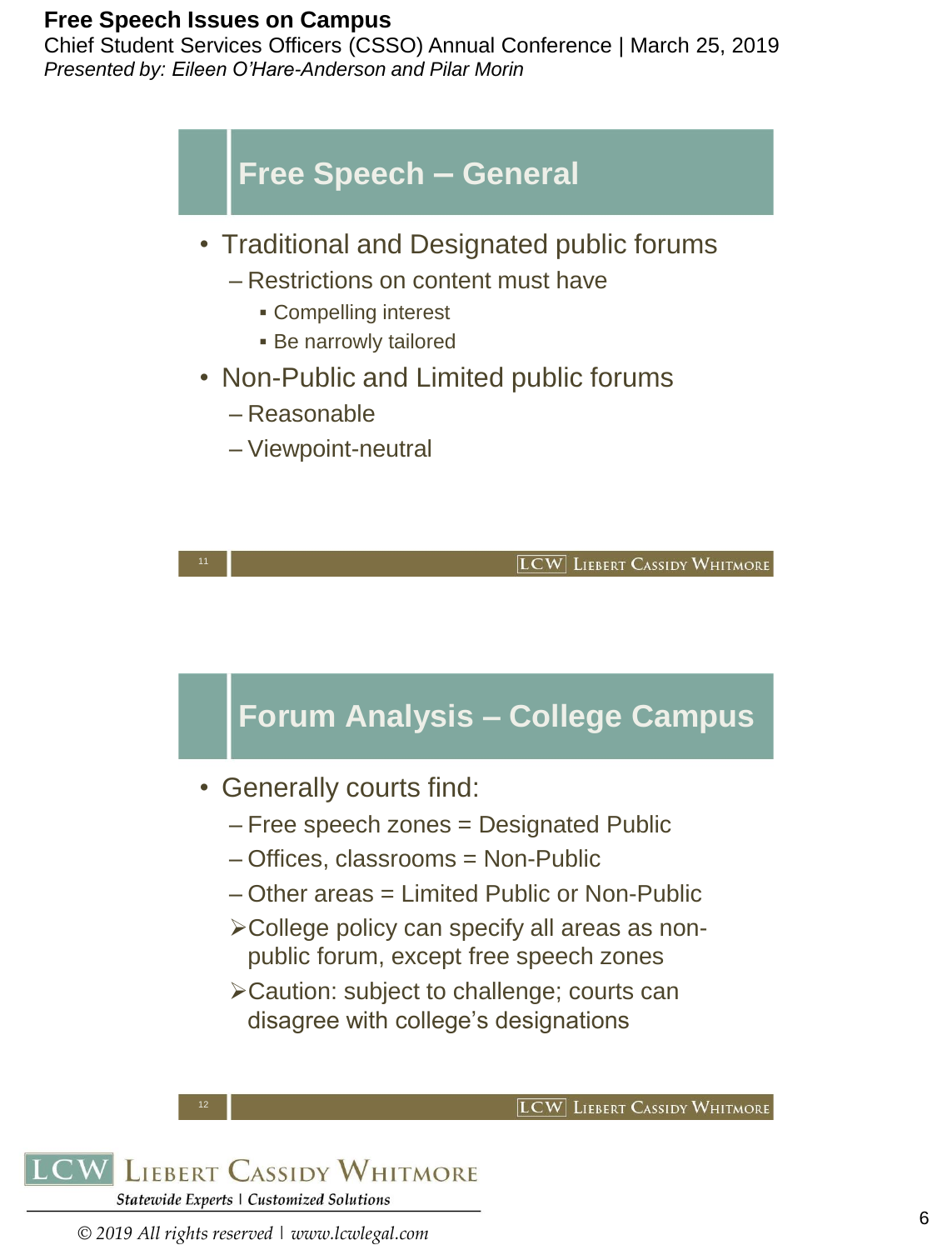Chief Student Services Officers (CSSO) Annual Conference | March 25, 2019 *Presented by: Eileen O'Hare-Anderson and Pilar Morin*

> **Forum Analysis – Free Speech Zones**

- Allocated for expressive activities (students, outsiders, employees)
- Courts will approve if
	- Large areas of campus
	- Sufficient number of areas
	- Close to wide audience (foot traffic, etc.)
	- ➢Caution: Some courts skeptical of speech zones
	- ➢Law in area is developing

**LCW** LIEBERT CASSIDY WHITMORE

### **On-Campus Speech Issues**

Common topics that can create controversy on campus - although District must be viewpoint-neutral

- *Religious messages critical of protected groups*
- *Speech relating to violence and weapons*
- *Graphic displays on abortion*
- *Protests*

13

- *Speech on LGBTQ issues*
- *Speech targeting or bullying members of community (students, faculty, employees)*
- *Groups whose strategy is to violate District procedural policies to provoke a response*



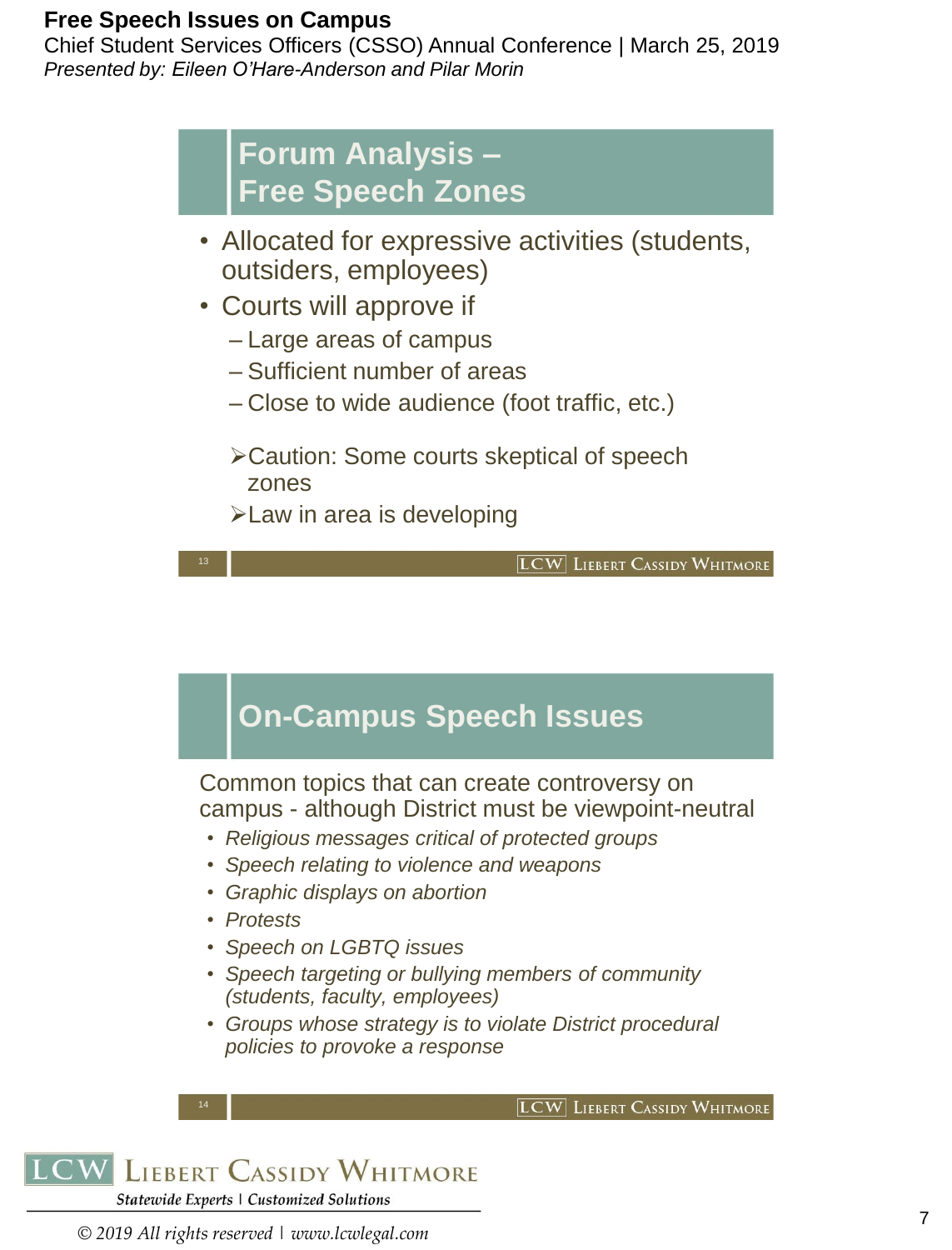Chief Student Services Officers (CSSO) Annual Conference | March 25, 2019 *Presented by: Eileen O'Hare-Anderson and Pilar Morin*

**LCW** LIEBERT CASSIDY WHITMORE

# **Speech: Employee v. Student Speech**

## **Free Speech – Employees**

- Individuals are deemed to give up some free speech rights when they come to work for the Government
- But speech of "public concern" by individual speaking as a citizen is entitled to First Amendment protection – *Pickering* Test

**LCW** LIEBERT CASSIDY WHITMORE

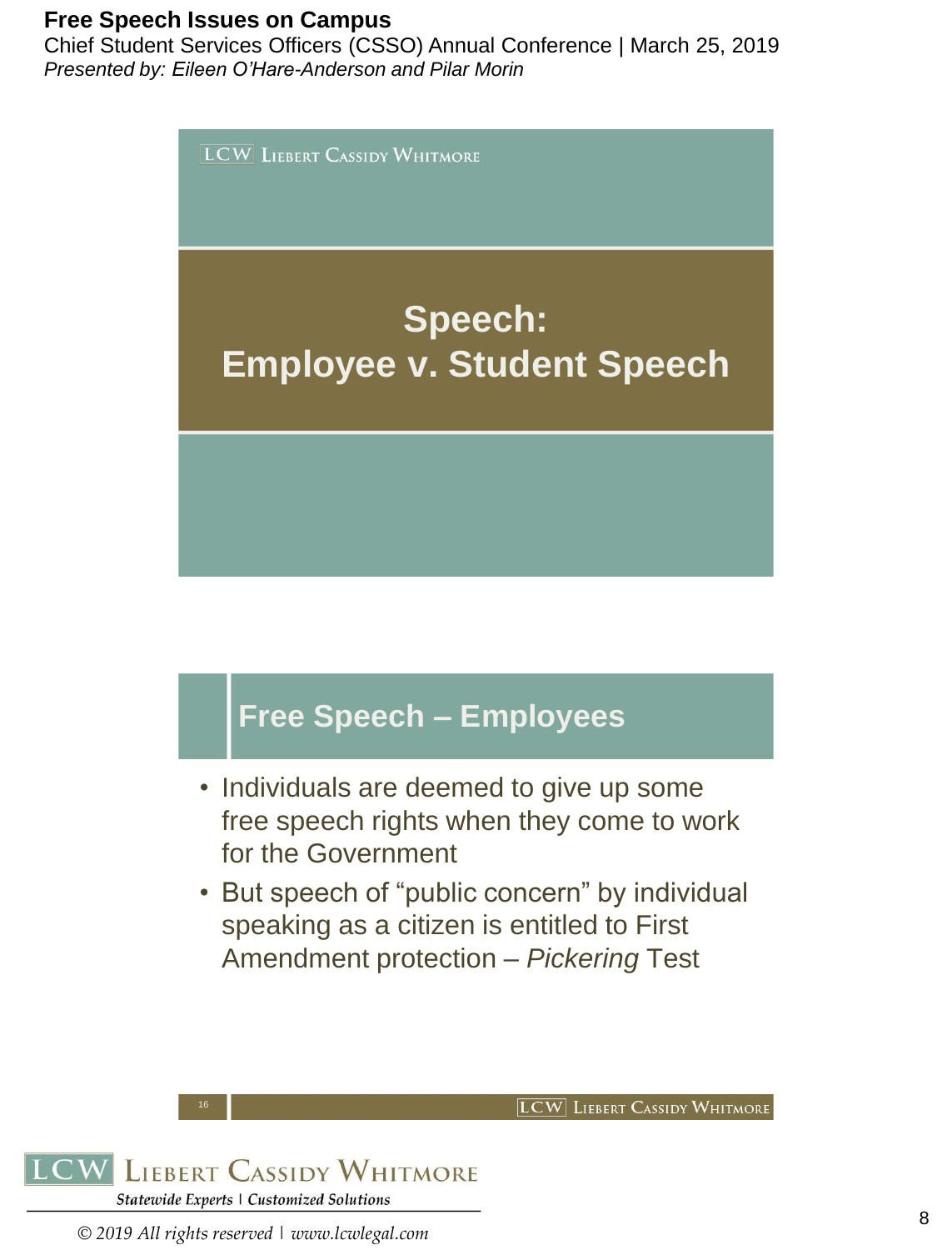17

Chief Student Services Officers (CSSO) Annual Conference | March 25, 2019 *Presented by: Eileen O'Hare-Anderson and Pilar Morin*

> **Employee Speech: Is It Protected Speech?**

### **The Two Part Test:**

*Is the District Employee Speaking:*

- 1. As a private citizen?
- 2. On a matter of public concern?



**LCW** LIEBERT CASSIDY WHITMORE

**LCW** LIEBERT CASSIDY WHITMORE

## **Employee Speech: The** *Pickering* **Balance**

Interest of employee, as a citizen, in commenting on matters of public concern

vs.

Interest of public employer in promoting efficiency of the public services



18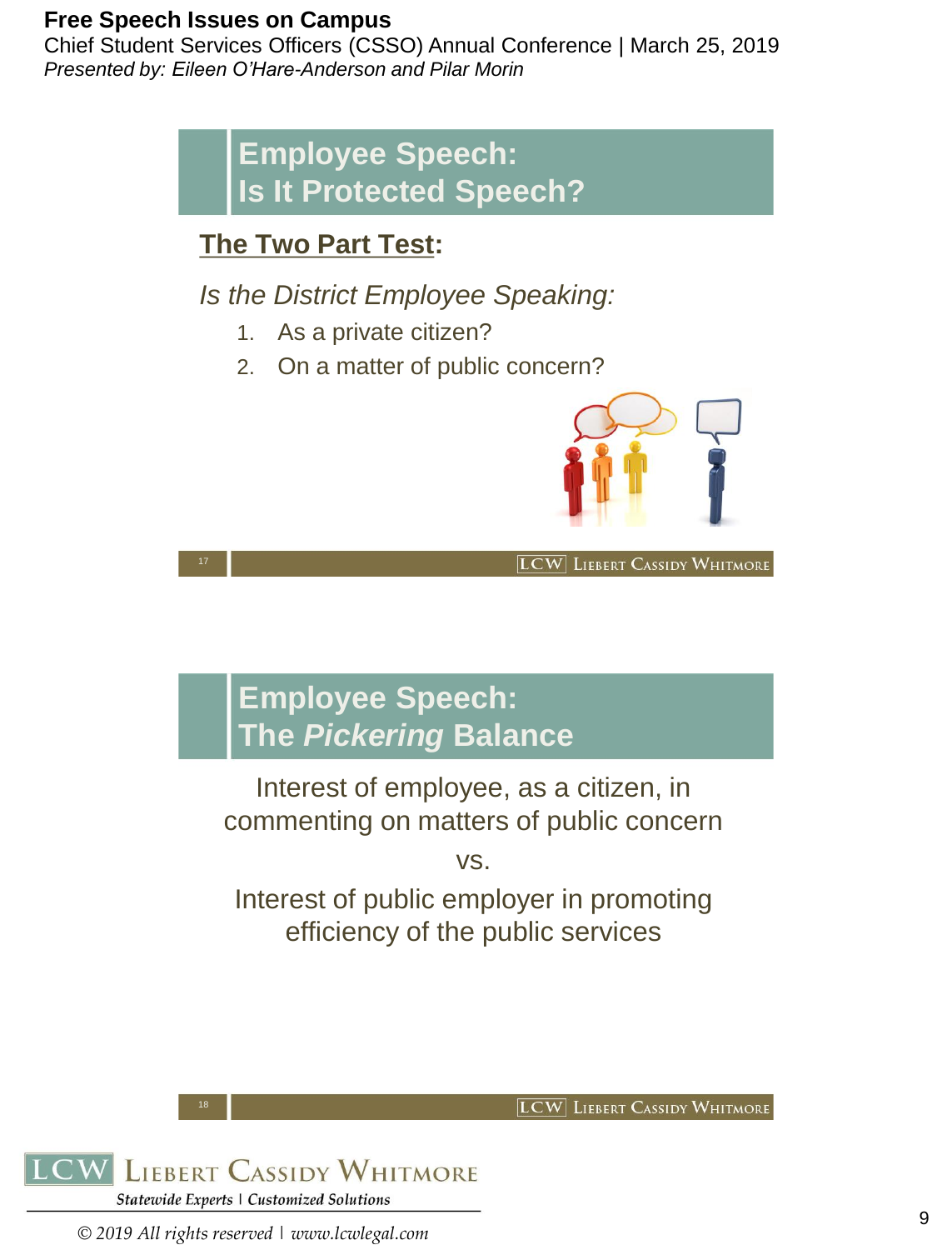Chief Student Services Officers (CSSO) Annual Conference | March 25, 2019 *Presented by: Eileen O'Hare-Anderson and Pilar Morin*

### **Case Study – Employee Speech**

The College assigns each employee an email address. There are also lists such as "All College," and "All Faculty," which employees on campus use to trade recipes, report traffic, solicit donations, etc. Prof. Smith sends a mocking email to "All Faculty" on Columbus Day, extolling it as a Great White Holiday; he opines that Caucasian people and Christian values are superior to others in the United States. This sets off a torrent of angry responses from Latino and Native American faculty followed by even nastier ones from Prof. Brown.



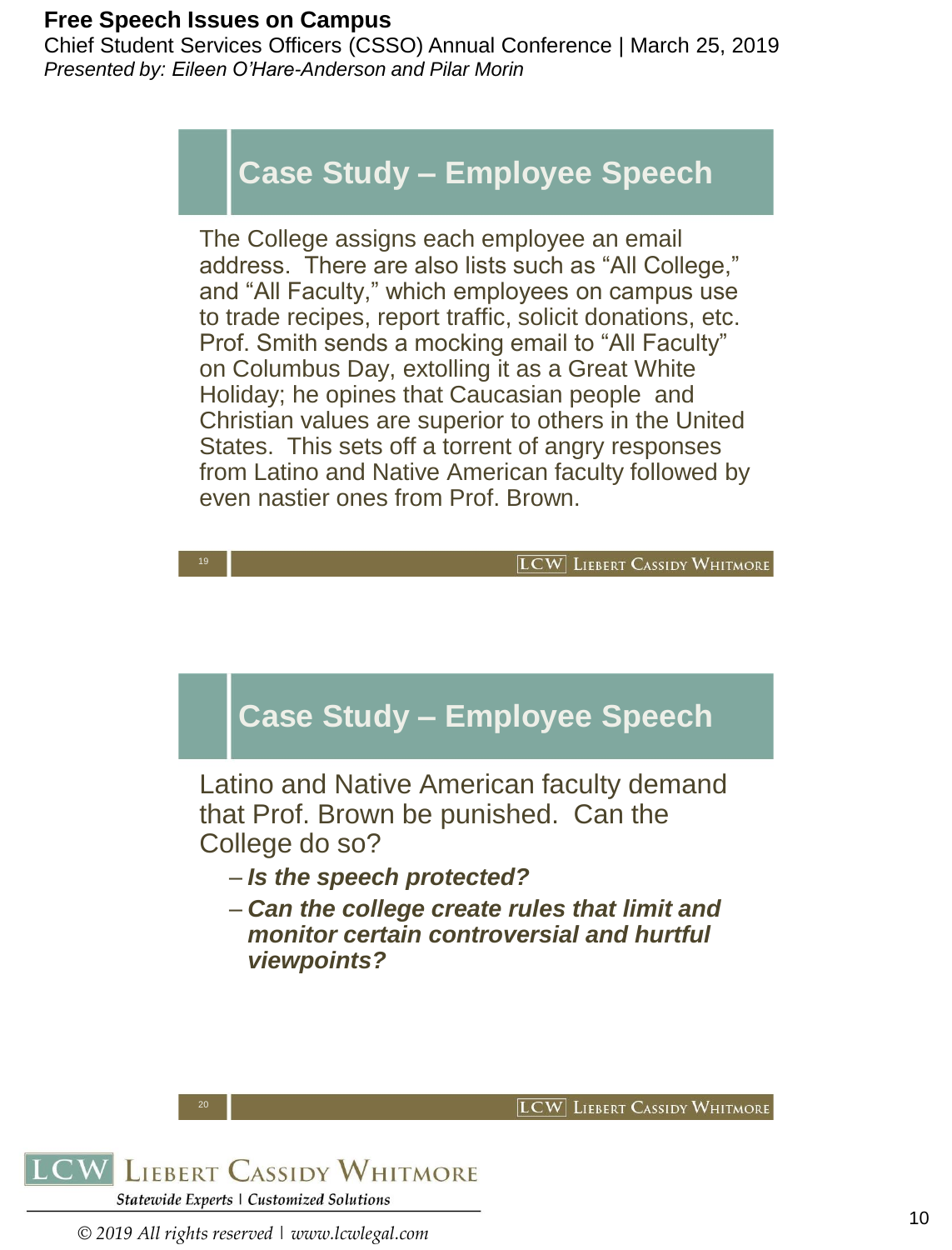21

Chief Student Services Officers (CSSO) Annual Conference | March 25, 2019 *Presented by: Eileen O'Hare-Anderson and Pilar Morin*

### **Case Study – High-Level Policymaking Employee Speech**

An associate VP of Human Resources at a college writes a letter to a local newspaper challenging a story's comparison of gay rights to civil rights, and taking the religious position that homosexuality is a matter of "choice." The VP uses her name/photo but does not mention the college. The letter is published and the college discharges her because of it.

#### *Free speech violation?*

*Dixon v. University of Toledo,* 702 F.3d 269 (6th Cir. 2012)

**LCW** LIEBERT CASSIDY WHITMORE

### **Education Code and Student Free Speech**

- Governing boards and administrators cannot make or enforce any rule subjecting any student to disciplinary action based solely on:
	- The student's speech or
	- Other communication that would otherwise be constitutionally protected speech when engage in outside of campus
- Districts cannot place prior restraints on student speech

Ed. Code section 66301

**LCW** LIEBERT CASSIDY WHITMORE

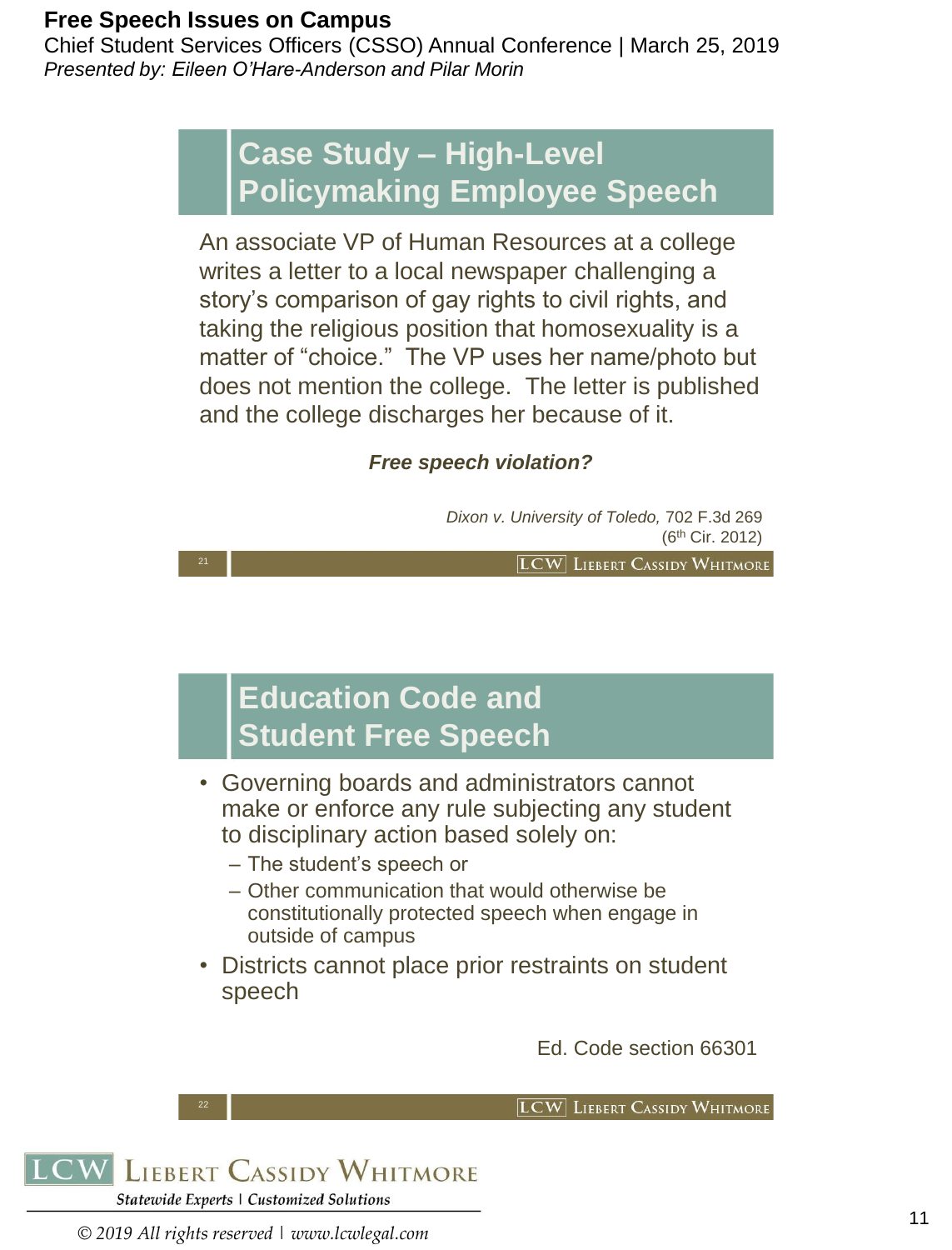23

Chief Student Services Officers (CSSO) Annual Conference | March 25, 2019 *Presented by: Eileen O'Hare-Anderson and Pilar Morin*

### **Education Code and Student Free Speech**

- District policies and procedures cannot interfere with the right of students to exercise free expression including, but not limited to,
	- The use of bulletin boards,
	- The distribution of printed materials or petitions, and
	- The wearing of buttons, badges, or other insignia

Ed. Code section 76120

**LCW** LIEBERT CASSIDY WHITMORE

### **Student Speech**

Remember that even offensive speech can be protected speech.

Ed. Code section 66301

**LCW** LIEBERT CASSIDY WHITMORE



24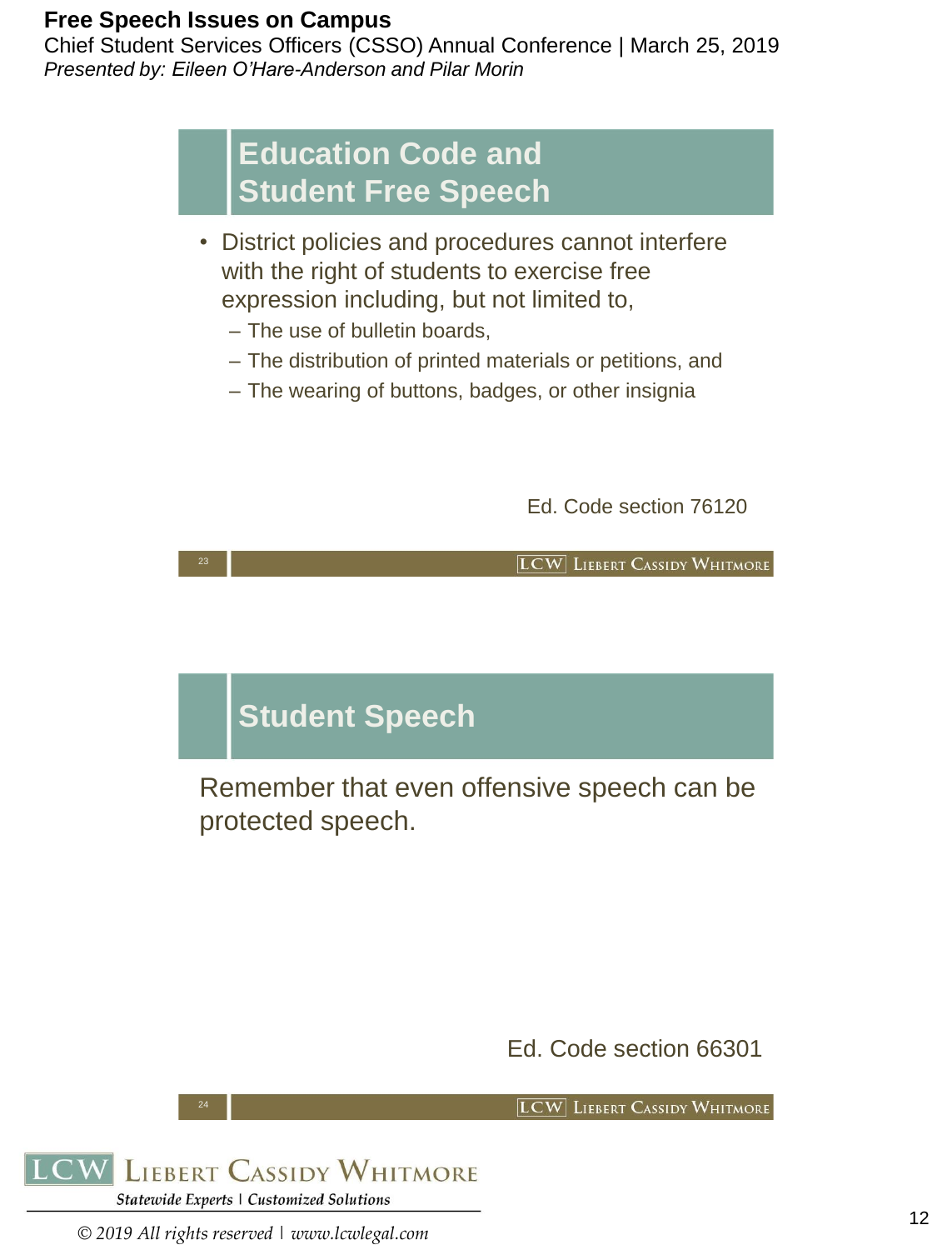25

Chief Student Services Officers (CSSO) Annual Conference | March 25, 2019 *Presented by: Eileen O'Hare-Anderson and Pilar Morin*

### **Broad Student First Amendment Rights Recognized**

- Students do not "shed their constitutional rights to freedom of speech or expression at the schoolhouse gate"
- Can only be disciplined if speech "materially and substantially interferes" with discipline and operation of school, or
- "Collid[es] with the rights of others"

*Tinker v. Des Moines Independent Community School District,*

(1969) 393 U.S. 503

**LCW** LIEBERT CASSIDY WHITMORE

## **Student Speech - Supreme Court Cases (High School)**

- Public high schools can restrict speech if:
	- *Tinker* (1969)*:* "material and substantial disruption"
	- *Fraser* (1986)*:* speech "plainly offensive," which is "inconsistent with basic educational mission"
	- *Hazelwood* (1988): school exercising editorial control of school-sponsored newspaper and "legitimate pedagogical concerns"
	- *Morse* (2007)*:* speech promotes illegal drug use

**LCW** LIEBERT CASSIDY WHITMORE

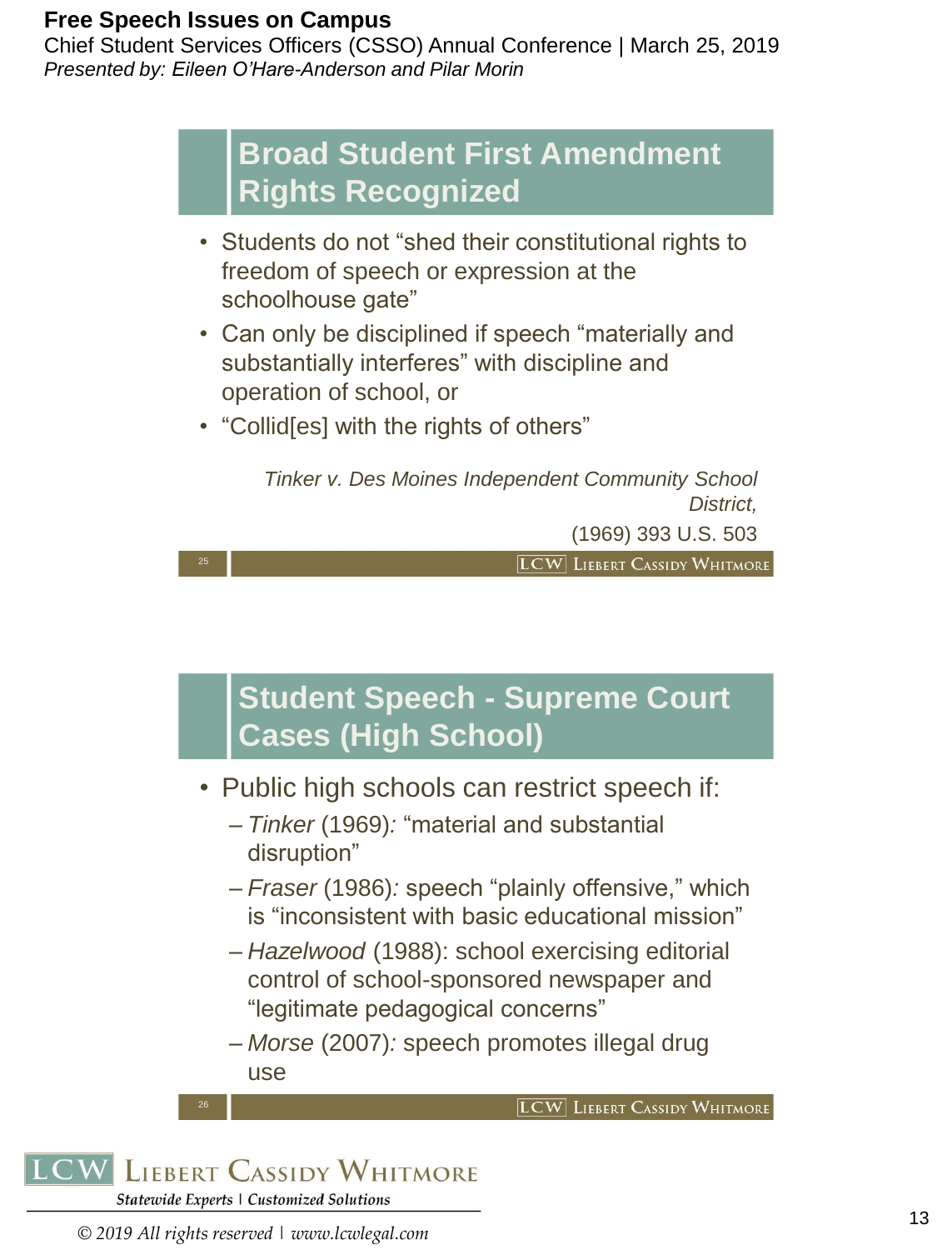Chief Student Services Officers (CSSO) Annual Conference | March 25, 2019 *Presented by: Eileen O'Hare-Anderson and Pilar Morin*

### **Education Code and Student Free Speech**

- Exceptions where that expression is:
	- Obscene, libelous or slanderous according to current legal standards, or
	- Which so incites students as to create a clear and present danger of the commission of unlawful acts on community college premises, or
	- The violation of lawful community college regulations, or
	- The substantial disruption of the orderly operation of the community college

Ed. Code section 76120

27

**LCW** LIEBERT CASSIDY WHITMORE

## **"Hate Speech"**

- "Hate speech" thought to include protected classifications, including ancestry, national origin religion, race, gender, sexual orientation, etc.
- No "hate speech" exception to First Amendment. -- *RAV v. St Paul,* 505 U.S. 377 (1992) (Scalia, J.).
- Potential exception if targets individual, actually violates rights to employment or education.
- Many institutions punish and take First Amendment risk.
- But institution can refrain from punishing, and use First Amendment to protect from liability.
	- -- *Rodriguez v. Maricopa CCD*, 605 F.3d 703 (9<sup>th</sup> Cir. 2010) (Kozinski, J.).

**LCW** LIEBERT CASSIDY WHITMORE

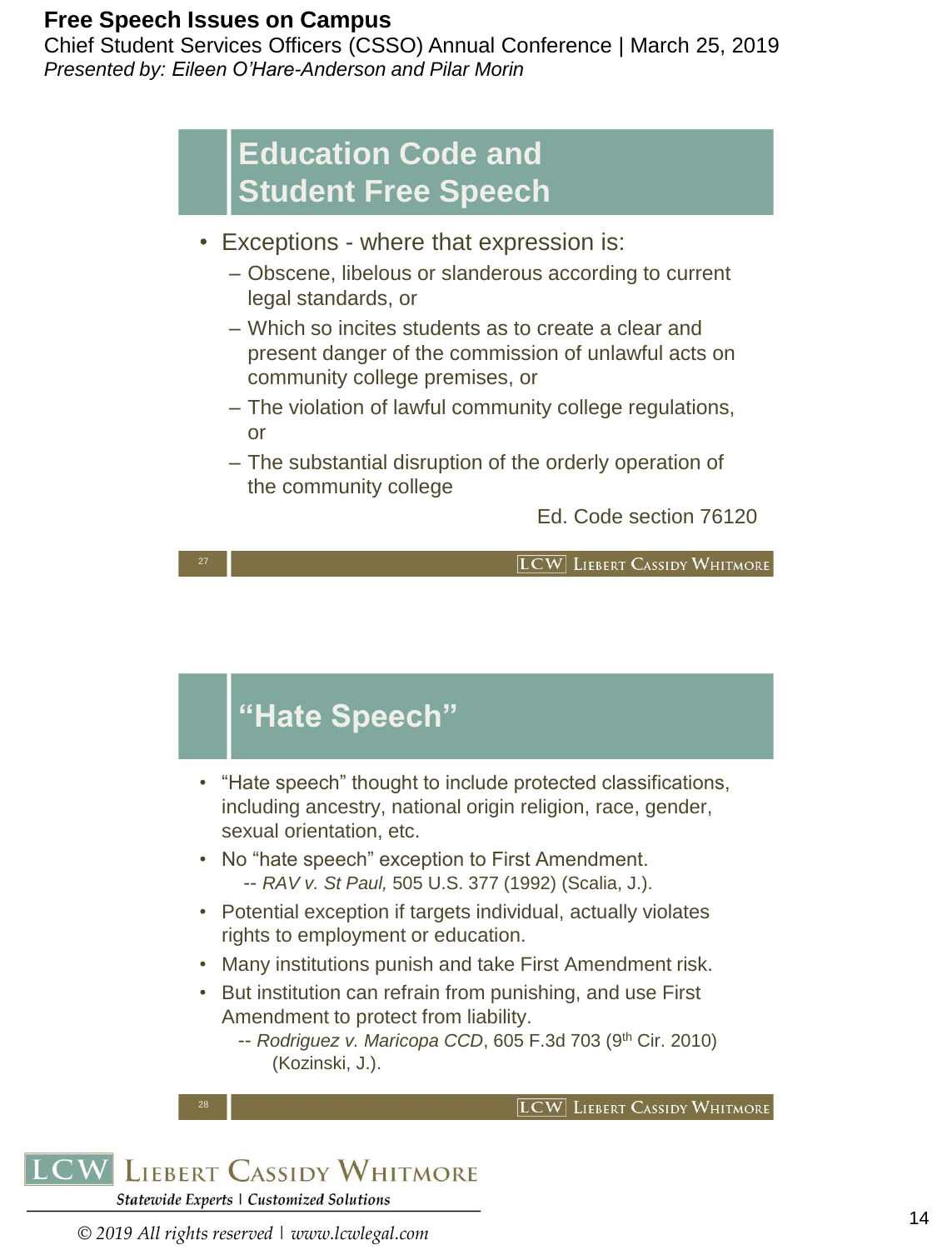Chief Student Services Officers (CSSO) Annual Conference | March 25, 2019 *Presented by: Eileen O'Hare-Anderson and Pilar Morin*



- A "Ku Klux starter pack" featuring a noose, a burning torch, a black doll, and a white hood.
- A school student and basketball coach, both of whom are African-American, with nooses drawn around their necks.

**LCW** LIEBERT CASSIDY WHITMORE



30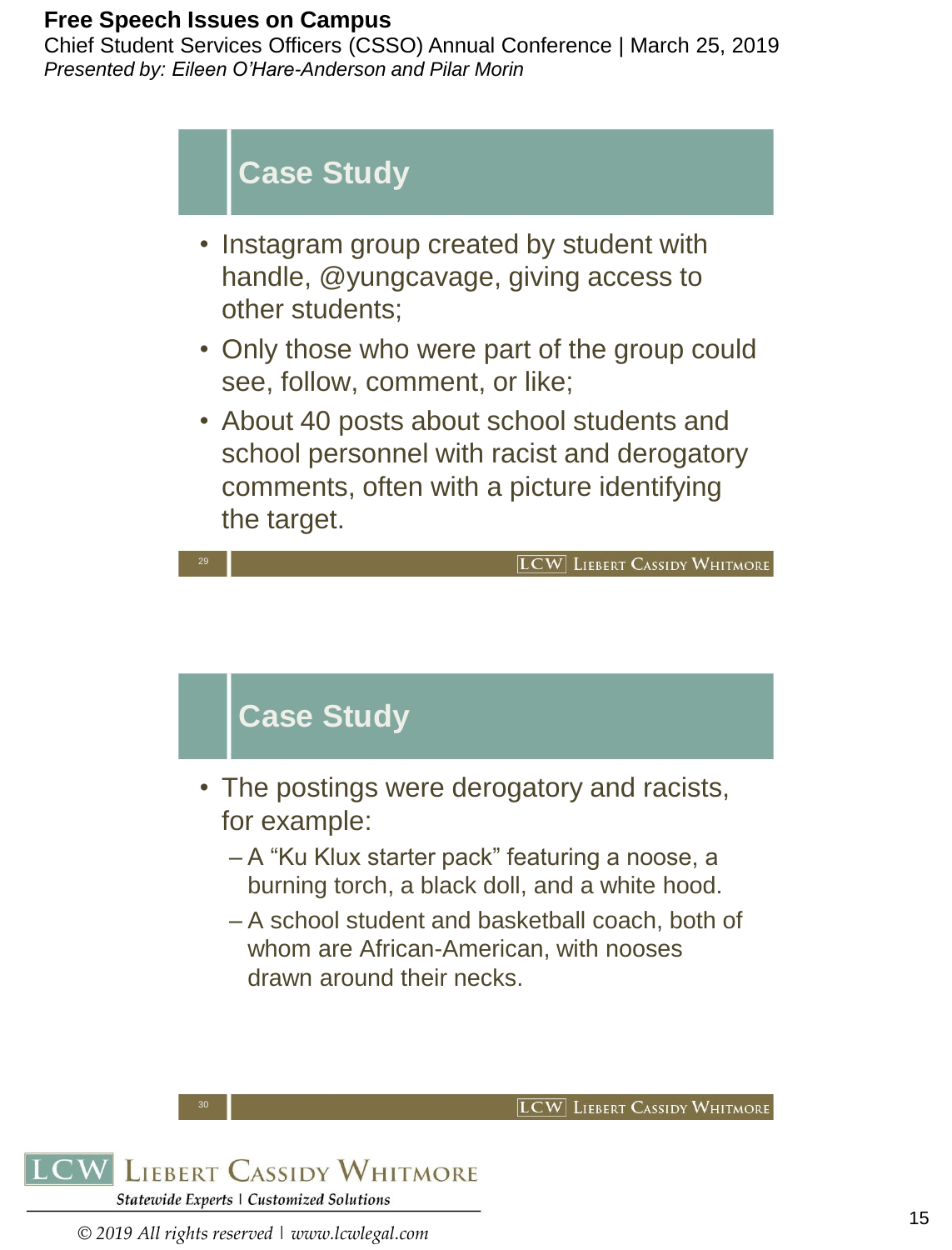31

Chief Student Services Officers (CSSO) Annual Conference | March 25, 2019 *Presented by: Eileen O'Hare-Anderson and Pilar Morin*



- One female student borrowed a follower's phone after hearing about it and copied photos to her own phone;
- News spread around school;
- By lunchtime some of the targeting students gathered in the hallway, distraught, some crying; and
- Eventually the creator of the posts shuts it down.

• School disciplines

**Case Study** 

- The creator of the posts and site; and anyone who followed.
- Questions:
	- *Do you think all who commented in support should be punished?*
	- *How about those students that "liked" the posts?*
	- *Does it matter if some posts were generically racist, i.e. not targeting anyone?*

**LCW** LIEBERT CASSIDY WHITMORE

**LCW** LIEBERT CASSIDY WHITMORE

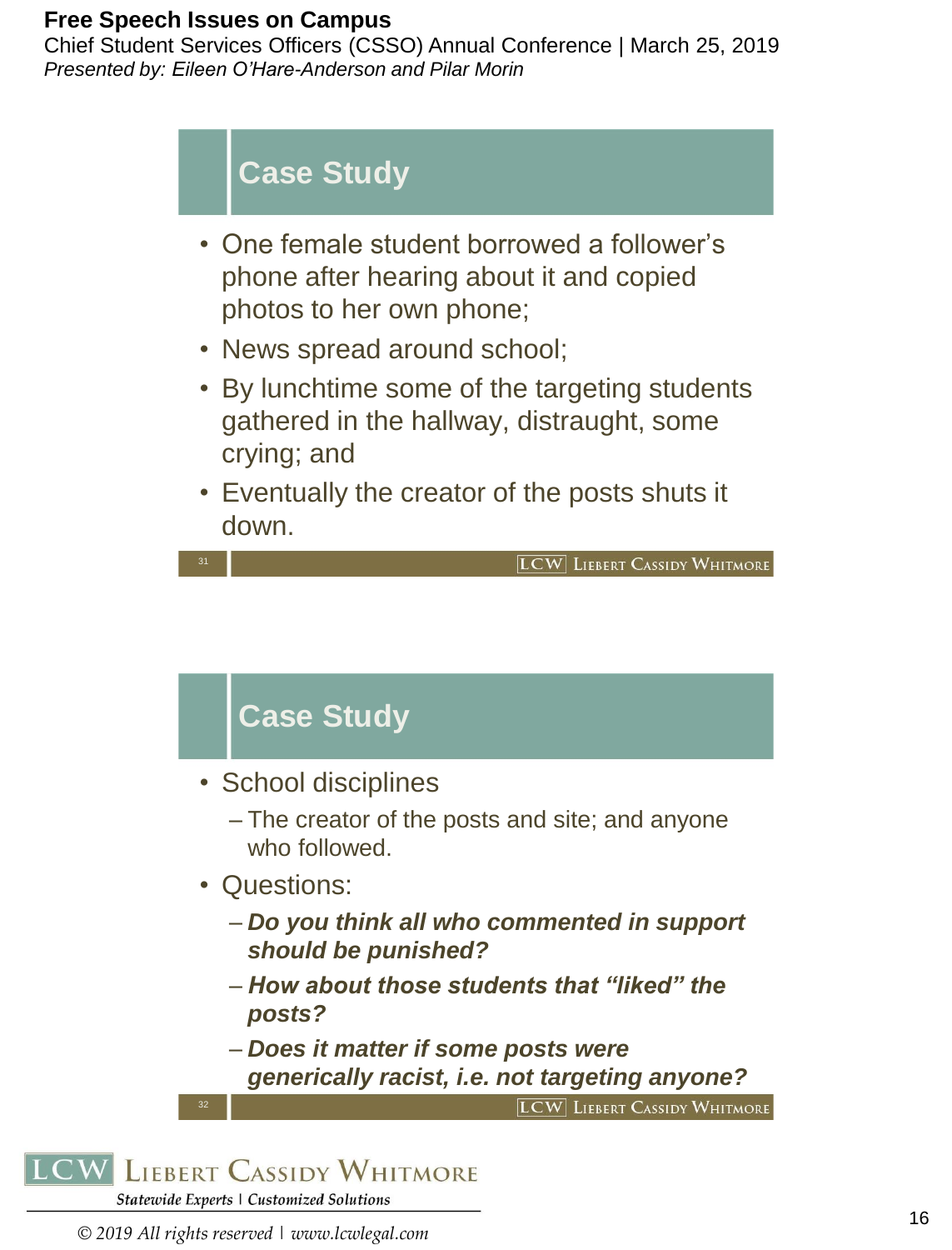33

Chief Student Services Officers (CSSO) Annual Conference | March 25, 2019 *Presented by: Eileen O'Hare-Anderson and Pilar Morin*

## **Court's Ruling**

- School argued the conduct substantially disrupted the school and infringed on the rights of other students.
- Court found:
	- Liking the post is expression; analyze under First Amendment;
	- Follower of post who did not comment or like; also protected under First Amendment.

**LCW** LIEBERT CASSIDY WHITMORE

**LCW** LIEBERT CASSIDY WHITMORE

## **Court's Ruling**

- Those who liked and commented in support of posts targeting specific students:
	- The court found that their behavior "meaningfully contributed" to the campus disruptions; their discipline was justified under rules.
	- The online denigration of a student's race or ethnicity and the threat of violence and any likes and comments expressly supporting those posts-interfere with a student's right to be left alone.



34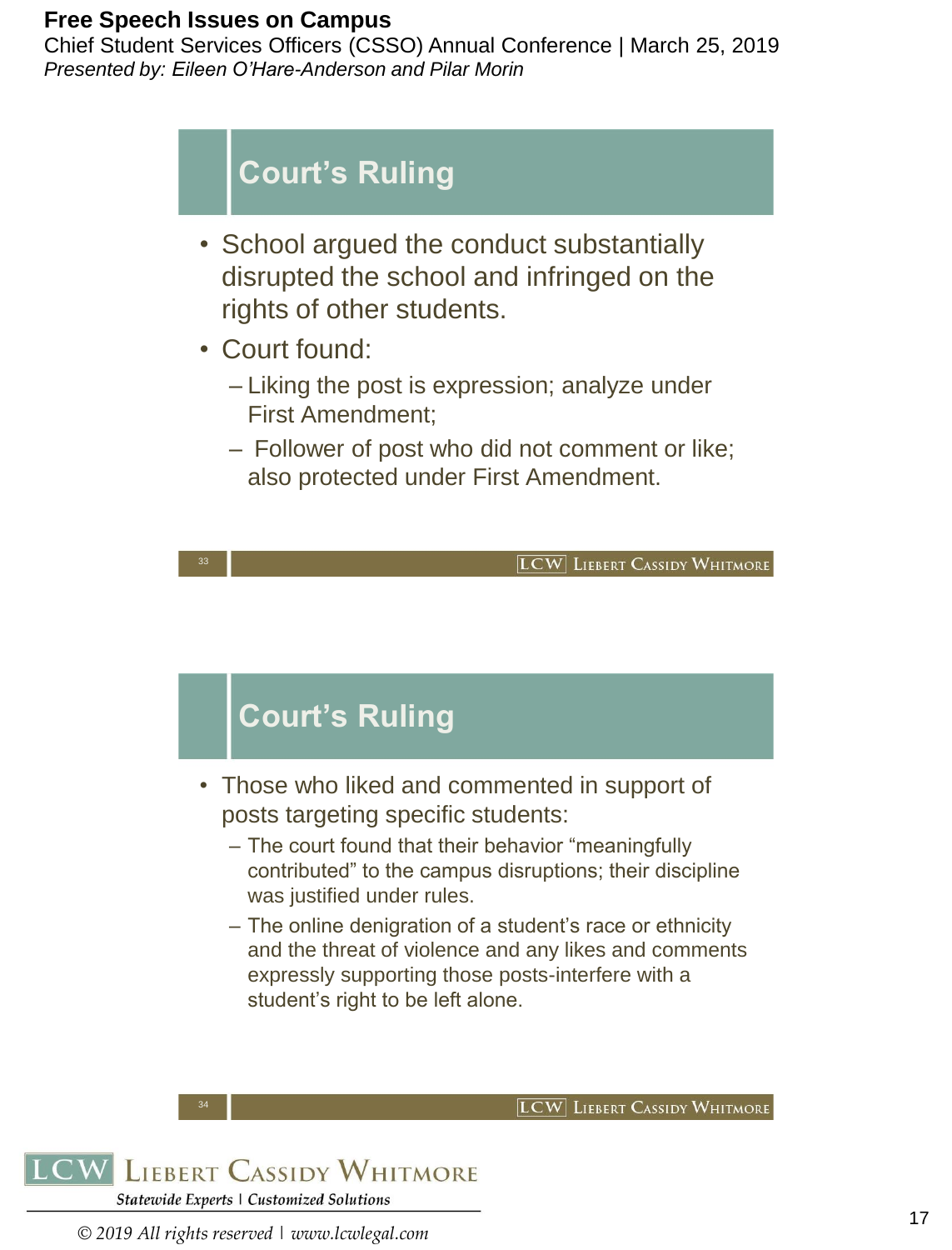35

Chief Student Services Officers (CSSO) Annual Conference | March 25, 2019 *Presented by: Eileen O'Hare-Anderson and Pilar Morin*

## **Court's Ruling**

- Those who liked and commented on posts with generic racist posts:
	- Court found likes and comments favoring generally offensive, racist, or hateful speech that did not target specific student or employees is protected under the First Amendment and does not constitute harassment or bullying.
	- The court also found the school violated the speech rights of students who only followed the account, but did not like or comment.

*Shen v. Albany Unified School District*, 2017 WL 5890089

[LCW] LIEBERT CASSIDY WHITMORE

## **Case Study**

A student is expelled for creating hit list in of 22 students at his school. The student claimed the list was protected speech and that he was merely venting his anger. Moreover, the list was privately made in a journal that he did not share with others. His mother found the journal, and alerted his therapist who then called the authorities. The Student was not charged by the police.

*Is this off campus speech protected?* 

**LCW** LIEBERT CASSIDY WHITMORE

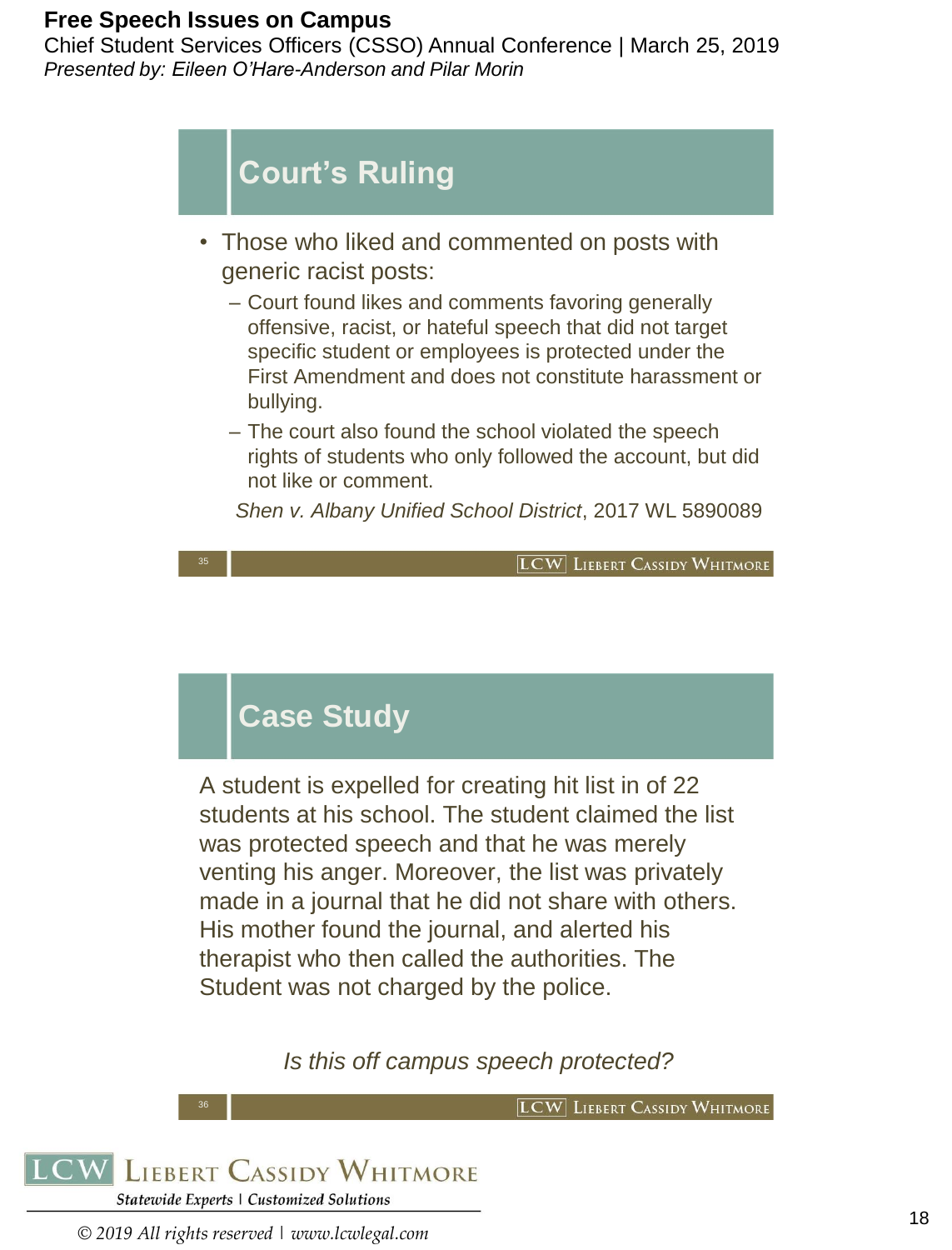Chief Student Services Officers (CSSO) Annual Conference | March 25, 2019 *Presented by: Eileen O'Hare-Anderson and Pilar Morin*



### **Case Study – Academic Freedom**

Dr. Smith teaches an introductory class in contemporary art. As part of his teaching style, he persistently uses profanity and sexual themes to underscore the "shock art" that predominates his curriculum. One day, he targets two students, a male and female, by discussing their physical attributes as part of a discussion on commercial art and advertising. He makes sexists comments about their bodies and tells the class that sex sells. They both complain to the administration. The District admonishes Dr. Smith that he can teach art, but cannot use and vulgarities in his class, and he cannot harass students.

**LCW** LIEBERT CASSIDY WHITMORE



38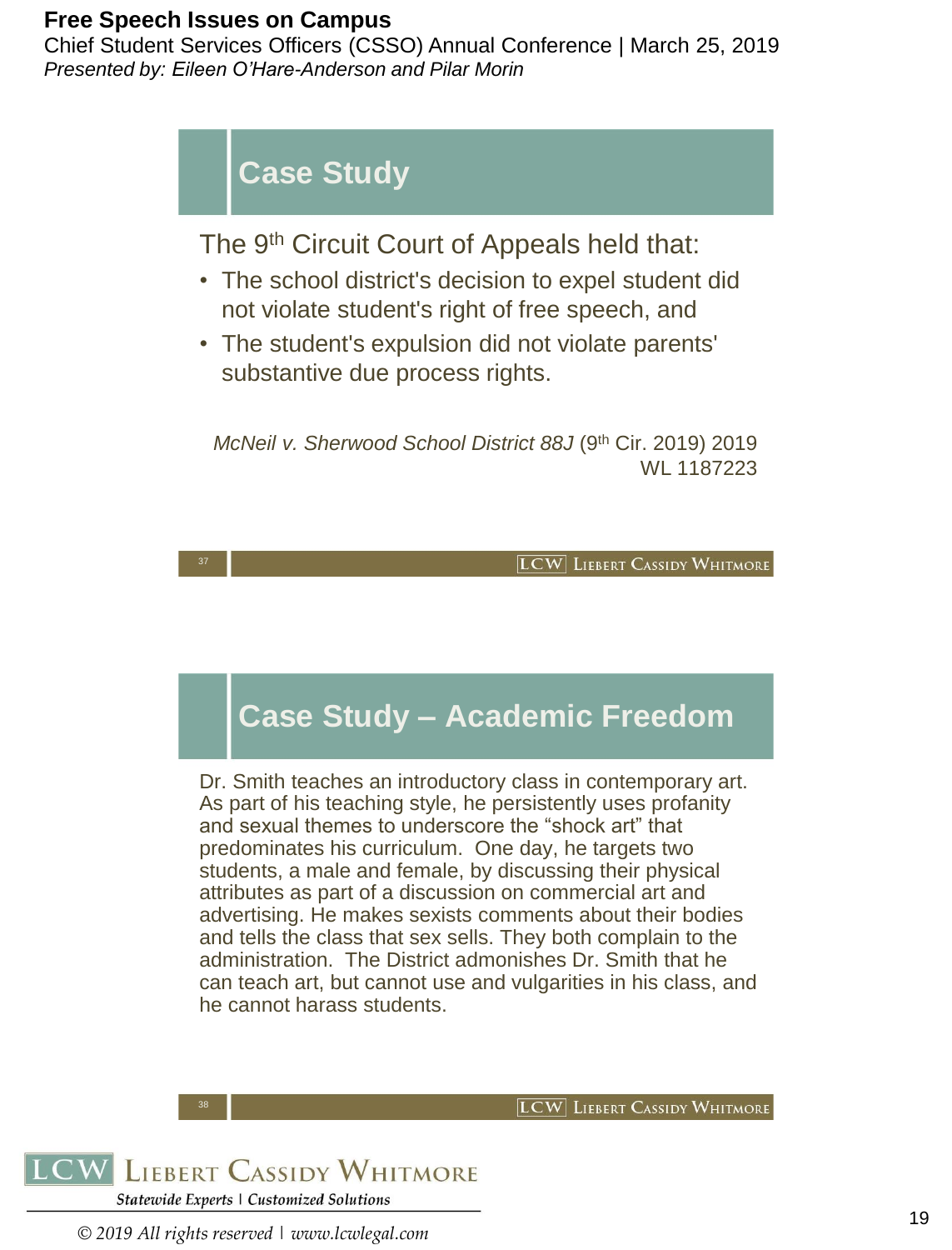Chief Student Services Officers (CSSO) Annual Conference | March 25, 2019 *Presented by: Eileen O'Hare-Anderson and Pilar Morin*

**Case Study – Academic Freedom**

#### *Dr. Smith claims the directives violate his speech and academic freedom rights. Is he correct?*



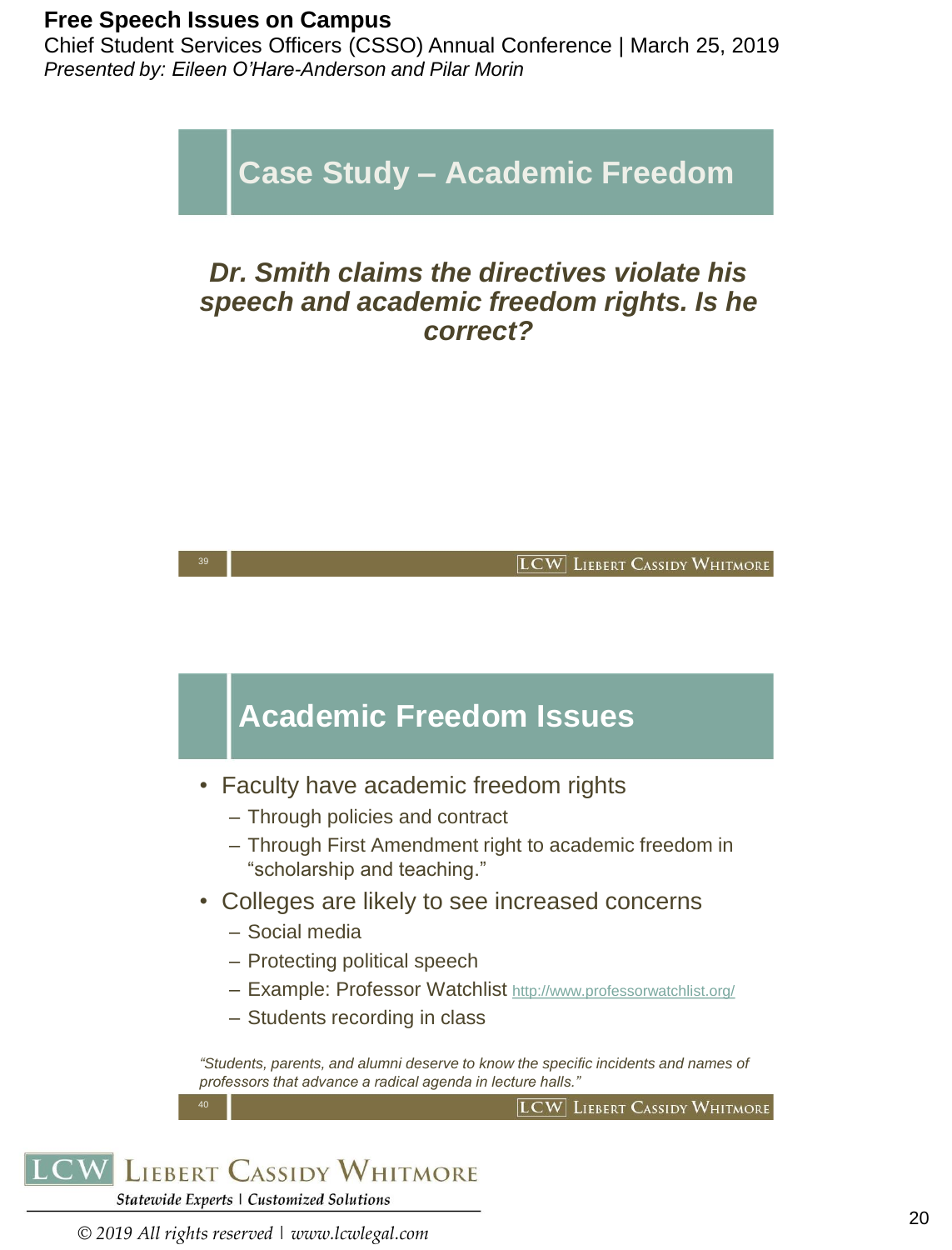41

Chief Student Services Officers (CSSO) Annual Conference | March 25, 2019 *Presented by: Eileen O'Hare-Anderson and Pilar Morin*



• Colleges also have recognized institutional right to academic freedom.



### **Case Study - Limiting Use of Facilities**

A band of citizens erect tents outside the Administration Building as part of a political protest. The College does not allow overnight camping in any public area and asks the Occupiers to leave. The Occupiers claim camping is their expressive First Amendment right.

#### *Is it?*

**LCW** LIEBERT CASSIDY WHITMORE



42